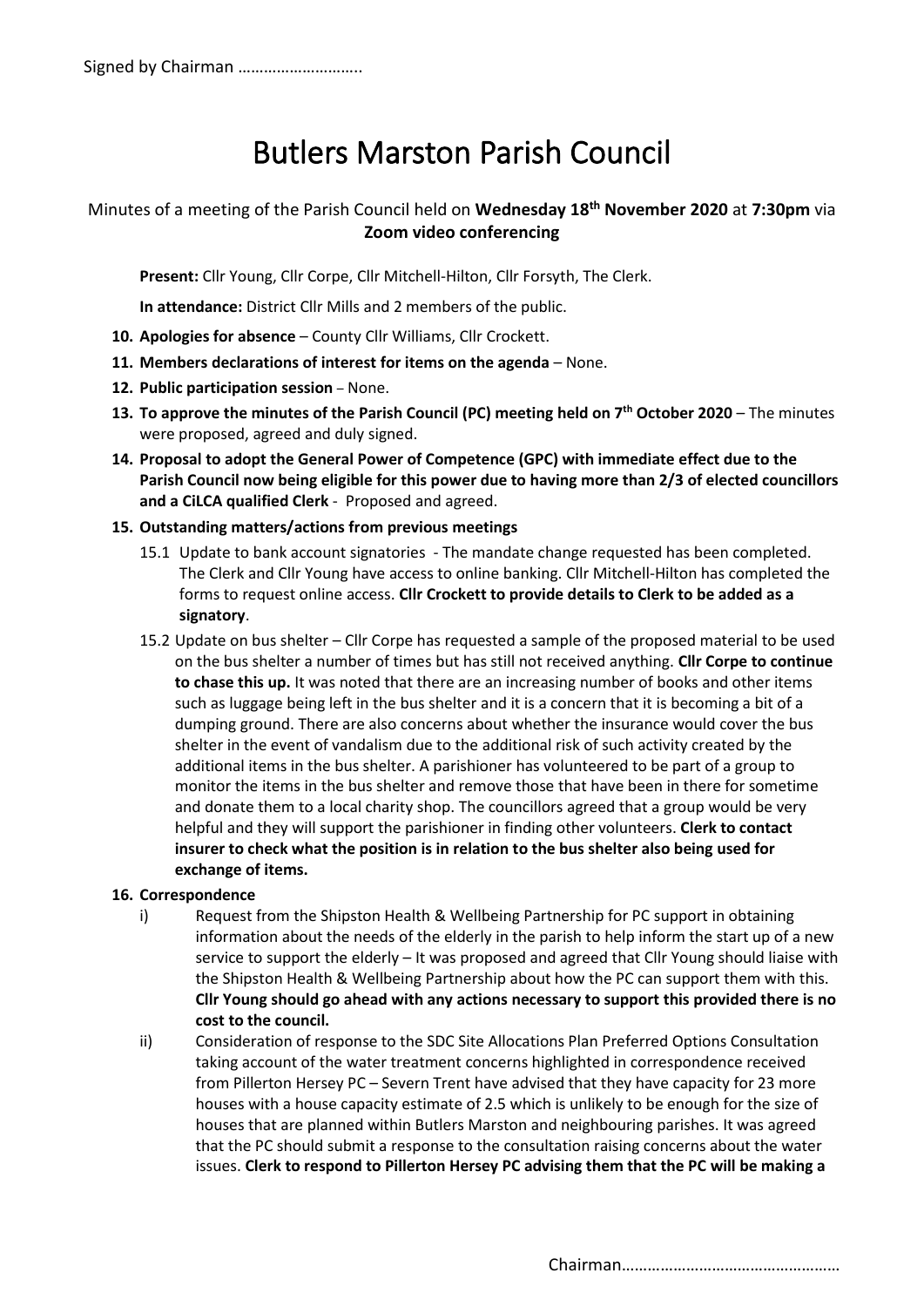**response based on the information they have provided. Clerk to put in a Freedom of Information Request with Severn Trent asking for details about the number of complaints they have received in relation to the sewage treatment plant overflowing and leaking.** It was agreed that parishioners should be made aware of the possible implications of the Site Allocations Plan. **Cllr Corpe to put together a note for parishioners to go in the newsletter and on Facebook.**

iii) Request from Kineton PC to enter into discussions with them and other neighbouring parishes about the devolvement of council services to PCs if a Unitary Authority is formed in this area – It was agreed that the PC would like to be part of these discussions. **Clerk to contact Kineton PC to request that they include BMPC in any communication re meetings to discuss this.**

#### **17. Finance**

- i) Confirmation of the bank balance as at 12.11.20 of £1877.83 Cllr Young confirmed that she has checked the balances and those stated are correct.
- ii) Proposal to register with the Information Commissioner's Office due to GDPR requirements at a cost of £35 per year to be paid by Direct Debit – Proposed and agreed.
- iii) To approve payments made since the last meeting using delegated powers: Proposed and agreed.

| 12.10.20        | 000530 | Kirsty Buttle        | <b>Salary September and October</b> | £162.40 |
|-----------------|--------|----------------------|-------------------------------------|---------|
| 12.10.20 000528 |        | HMRC.                | Tax Sep and October                 | £40.40  |
| 13.10.20 000531 |        | <b>BHIB</b>          | Annual PC Insurance                 | £211.21 |
| 13.10.20        | 000532 | <b>Kirsty Buttle</b> | Stationery expenses                 | £11.94  |

iv) Proposal to make the following payments: Proposed and agreed.

| Kirsty Buttle | November Salary | £81.00 |
|---------------|-----------------|--------|
| I HMRC        | <b>HMRC</b>     | £20.40 |

v) To note the following receipts: Noted.

| £1,050.00  <br>28.09.20 SDC<br>Precept |
|----------------------------------------|
|----------------------------------------|

#### **18. Proposal to adopt the following documents:** Proposed and agreed.

- a. Risk Assessment
- b. Standing Orders
- c. Financial Regulations
- d. Complaints Policy
- e. Communication Policy
- f. Social Media Policy
- **19. Planning applications received** None

#### **20. Planning decisions received**

**20/01240/FUL - 3 Bank View, Butlers Marston.** Single storey extension at rear of existing property, creating a bedroom and disabled wetroom. Approved.

#### **21. Information exchange**

A Cllr advised the Clerk that the bus shelter is sited on a corner and it is not often used by parishioners as they can't see the bus from the shelter. The PC have previously asked Highways for permission to move the bus shelter to the old school site on the straight section but no response has been received to date. Highways had agreed to do a site survey but this was put on hold due to

Chairman……………………………………………